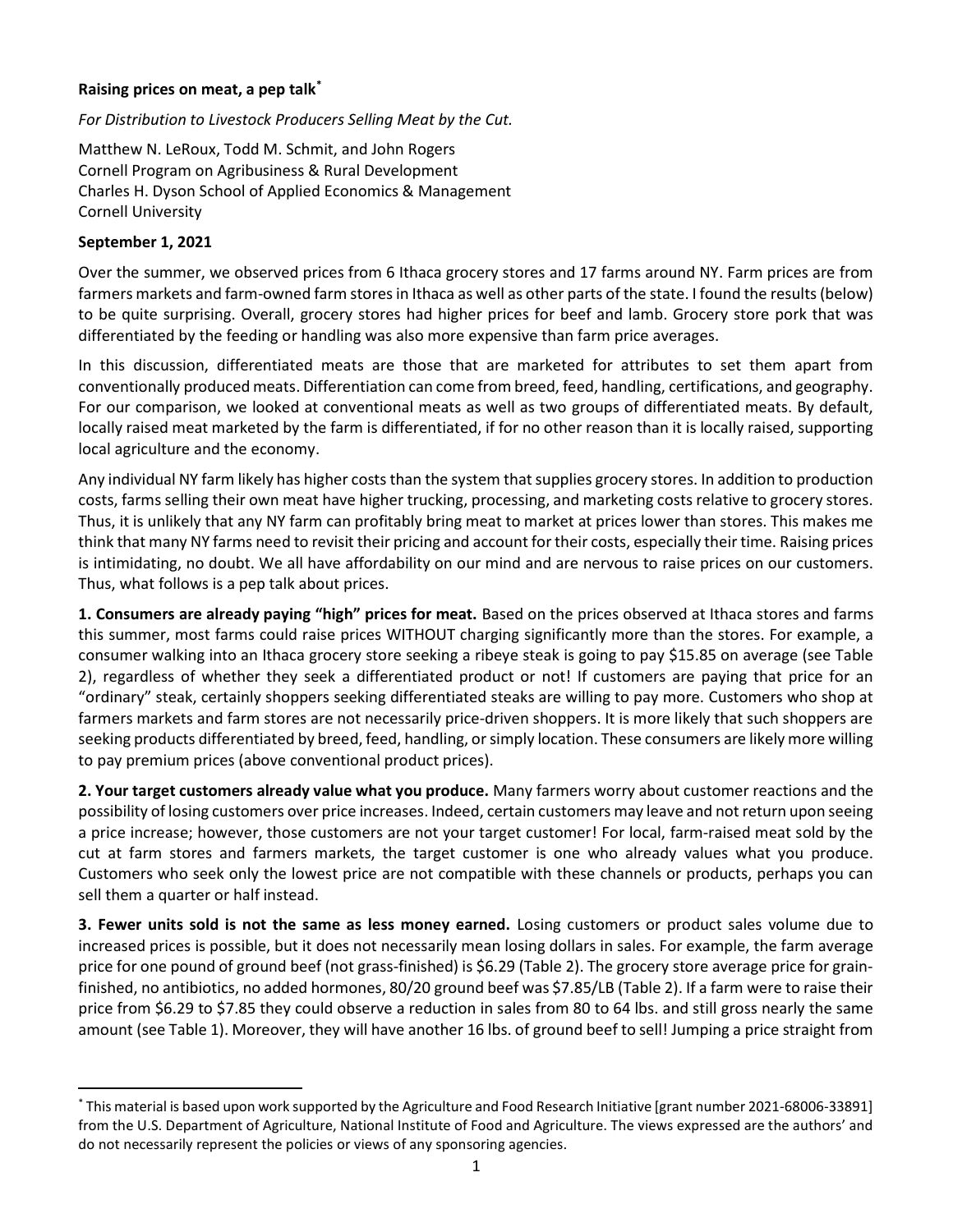\$6.29 to \$7.85 may be a bit abrupt but steady and gradual increases planned over time can ease the shock regular customers might experience.

| <b>Ground Beef Price/LB (P)</b> | LBS Sold (Q) | Total Sales (PxQ) |
|---------------------------------|--------------|-------------------|
| \$6.29                          | 80           | \$503.20          |
| \$7.85                          | 64           | \$502.40          |
| \$7.85                          | 80           | \$628.00          |

Table 1: Price increases that result in selling fewer units do not necessarily result in reduced sales (\$).

When discussing the impact of price changes on sales, time must be considered. In the example in Table 1, we assume that the drop in sales from 80 to 64 units occurs over a given a period, perhaps pounds sold per month. The point is that while the units sold in a given time period might fall, gross sales are approximately equal. Once all 80 pounds of ground beef are sold, the farm has realized an extra \$125 in ground beef sales. Since most farms sell frozen meat, we can think of the product as having low perishability. The perishability of meat, or rather its preservation in the freezer, allows the seller to store the product and sell at the price needed for profit.

4. Prices can be used to aid inventory management. Farms selling meat wrestle with the need to sell every cut on the carcass. Consumers love to buy premium steaks and bacon, but for each pound of popular cuts, there are also several more pounds of less desirable meat to sell. Pricing can be used to manage the rate at which cuts sell (over time). Higher prices on popular cuts will "slow down" sales and give the seller an opportunity to direct customers to other cuts. Customers seeking a ribeye steak may be surprised by the farm's high price but that doesn't mean they need to leave empty-handed. Rather, there is an opportunity to move the customer "down carcass" to cuts with lower prices that the farm needs to sell. In fact, the new Cornell Meat Price Calculator (under development) allows farms to experiment with different pricing scenarios while ensuring they reach their targeted profit goal. Increasing prices on cuts that tend to sell out quickly may allow the lowering of prices on other cuts that tend to sell slowly. In this way, farms can develop pricing scenarios that more closely match the pounds/carcass of cuts to the pounds sold in time, effectively managing inventory to avoid selling out or stockpiling cuts.

5. Price elasticity. Consumers encounter price changes regularly and they are used to them. How they react to price changes can be summarized in a term called the price elasticity of demand. It is a measure of how much demand changes to a change in price. In the case of inelastic responses, the percentage change in demand will be less than percentage change in price; i.e., the elasticity will be less than one. With aggregate level data, price elasticities of demand for meat products are commonly found to be inelastic, e.g., a recent study using aggregate data found own-price elasticities for "all" beef, pork, and poultry in the U.S. to be around -0.2, -0.5, and -0.7. Specifically, a 1% increase in the price of beef reduces demand by 0.2%. When demand is inelastic, increases in prices will result in an increase in total revenue (\$) because the price increase (a positive influence on sales) more than offsets the decrease in demand (a negative influence on sales). In short, when your products have inelastic demand responses, you have an opportunity to increase sales revenues through price enhancement. Of course, elasticities on individual cuts and in individual markets will vary (e.g., ground beef is likely more price inelastic than a ribeye steak), but knowing how consumers react to prices in local markets is extremely helpful in pricing decisions. Remember, we all experience price changes on the products that we purchase, often we don't even notice. Those changes don't usually mean that we completely stop buying the products. Our current research with livestock producers will allow us to estimate elasticities from their sales data. Stay tuned!

Summary: Raising prices can feel like a challenging task. There are many factors to consider including local market, population, and economic conditions and seasonality in demand. Ultimately, pricing must originate with the farm's costs and profit goals. Observing prices at grocery stores can be surprising and may challenge our assumptions about store versus farm prices. Store prices may also give the farm confidence to make changes, knowing that consumers are already paying these prices for non-differentiated products.